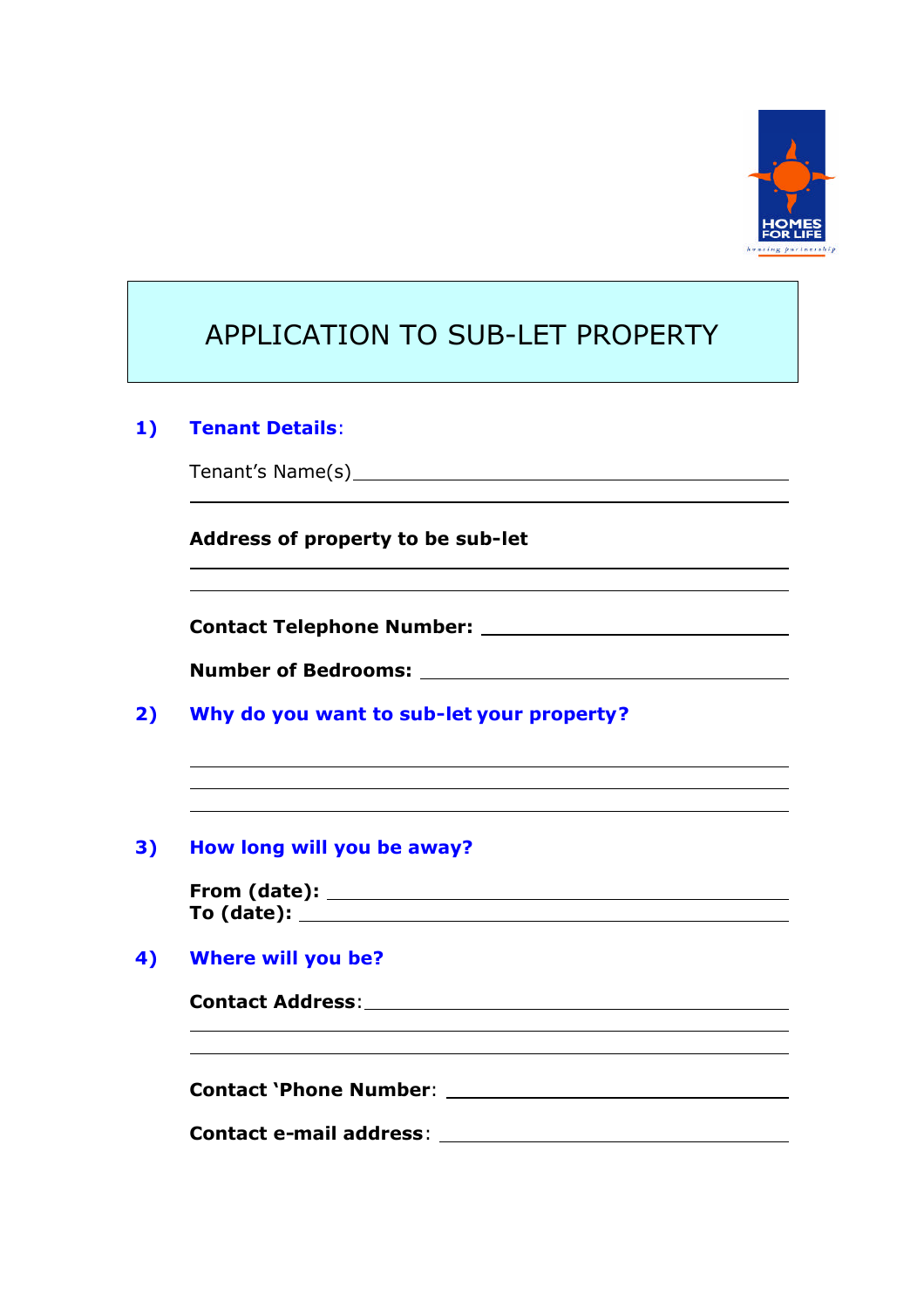| <b>Contact Employer Address:</b> |  |  |
|----------------------------------|--|--|
|                                  |  |  |

| 5) | Who will live in the property while you are away? |
|----|---------------------------------------------------|

**Proposed sub-tenants name**:

**Present address**:

**Proposed sub tenants' family details** (include everyone who will live in the property in your absence)

| <b>Name</b> | <b>Relationship to</b><br>sub tenant | Date of<br><b>Birth</b> | <b>Occupation</b> |
|-------------|--------------------------------------|-------------------------|-------------------|
|             | Sub-Tenant                           |                         |                   |
|             |                                      |                         |                   |
|             |                                      |                         |                   |
|             |                                      |                         |                   |

## **6) What do you propose to Charge the Sub-Tenant?**

Rent: Any other Charges (please give full details):

#### **7) Declaration**

I/we have read the conditions under which I/we may be allowed to sub-let my/our property and I/wish to proceed with the application.

**Tenant's Signature**: **Date**:

**Joint Tenant's Signature**: **Date:**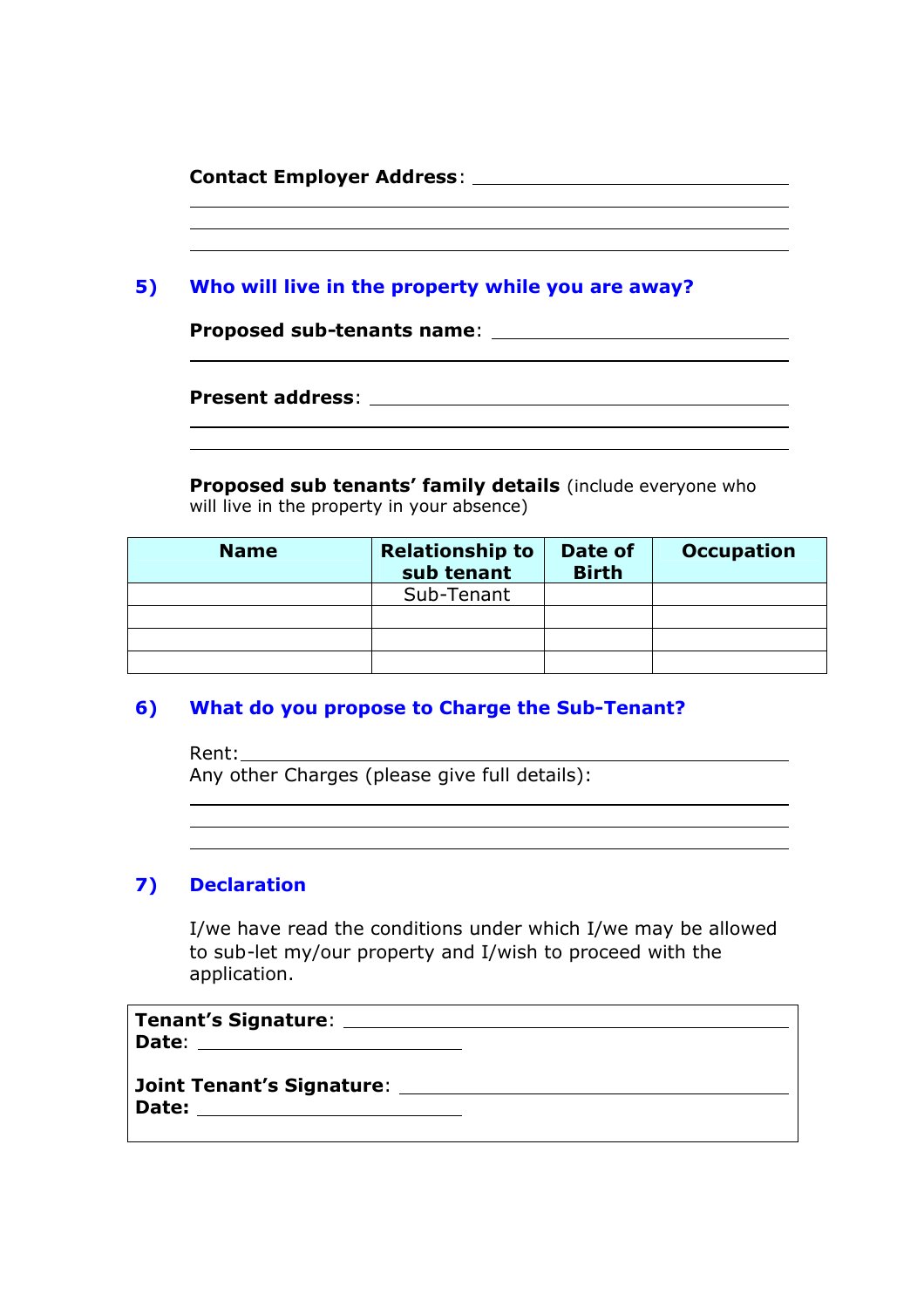

# APPLICATION TO SUB-LET PROPERTY

## *INFORMATION NOTES*

Your Scottish Secure Tenancy agreement states that you have the right to sub-let your home if you get permission from Homes for Life Housing Partnership.

If you need to leave your home **temporarily** you may apply to sublet. Please read this leaflet carefully and then complete and return the attached application form to our offices at 57 Market Street, Haddington, EH41 3JG.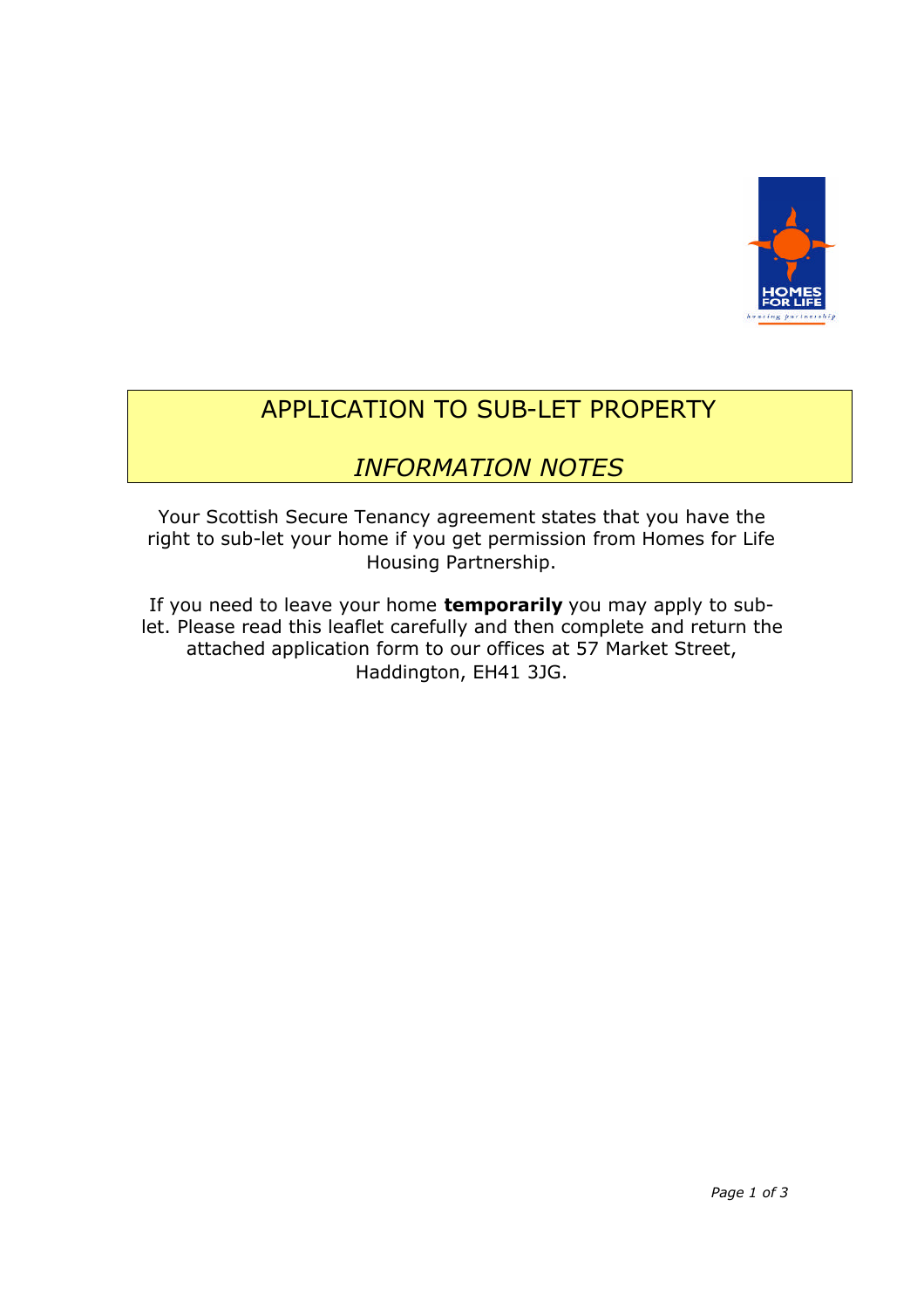## **IMPORTANT**

- As a tenant of Homes for Life, you will continue to be responsible for all conditions of your tenancy, especially payment of rent.
- ❖ If you do not move back into the property on the date agreed with Homes for Life and you haven't requested an extension of the sub-let, any such proceedings will be charged to you.
- $\cdot$  If you end your tenancy, your sub tenant will have to move out they will not be given the tenancy of the property.

## **DO I HAVE TO ANSWER ALL OF THE QUESTIONS?**

Yes. All of the information asked for is needed to consider your application. If you don't answer all of the questions it may delay your application.

## **WHEN CAN I GO AHEAD WITH THE SUBLET?**

Once your form has been received, home visits will be carried out, both you and your proposed sub-tenant will be visited. You must wait until you get written permission before going ahead with the sub-let. Homes for Life Housing Partnership aim to give consent or reasons for refusal, within 28 days of receipt of all documentation relating to the request.